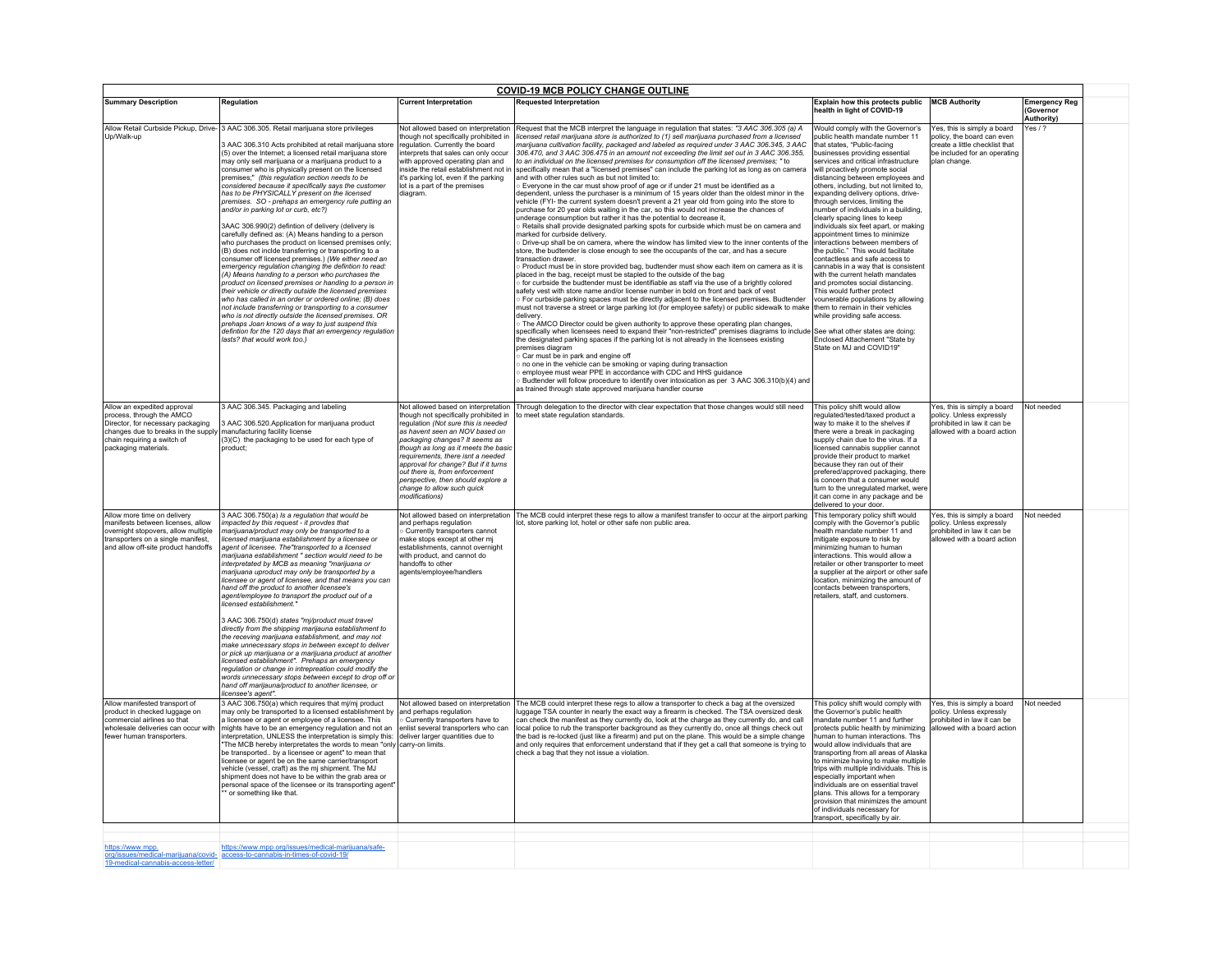| <b>State</b>                               | Curbside?                                     | Delivery?                                                                                                                                   | <b>Essential Service?</b>                                                                                              | <b>Telemedicine OK for</b><br>Cannabis?                  | <b>COVID Measures Taken</b>                                                                                                                                                                                                                                                                                                                                                                                                                                                                | <b>Other Notes</b>                                                                                                                                                      |
|--------------------------------------------|-----------------------------------------------|---------------------------------------------------------------------------------------------------------------------------------------------|------------------------------------------------------------------------------------------------------------------------|----------------------------------------------------------|--------------------------------------------------------------------------------------------------------------------------------------------------------------------------------------------------------------------------------------------------------------------------------------------------------------------------------------------------------------------------------------------------------------------------------------------------------------------------------------------|-------------------------------------------------------------------------------------------------------------------------------------------------------------------------|
| Alaska                                     | <b>No</b>                                     | Not allowed                                                                                                                                 | Yes                                                                                                                    | Allowed for renewals, but<br>not for initial appointment | Allowing ID check windows to be used for sales and<br>allowing retailers to construct pass-through windows, and<br>extending expiration dates of marijuana handler ID cards                                                                                                                                                                                                                                                                                                                |                                                                                                                                                                         |
| <b>Arkansas</b>                            | Yes                                           | Allowed                                                                                                                                     | State has not issued<br>shelter-in-place orders, so<br>businesses have not been<br>deemed essential or<br>nonessential | No                                                       | None yet                                                                                                                                                                                                                                                                                                                                                                                                                                                                                   | At this point, no announcements have<br>been made. Most dispensaries are<br>gearing up to start home delivery.                                                          |
| Arizona                                    | Yes, during the crisis                        | Allowed                                                                                                                                     | Yes                                                                                                                    | <b>No</b>                                                | None specifically for medical cannabis                                                                                                                                                                                                                                                                                                                                                                                                                                                     |                                                                                                                                                                         |
| California                                 | Yes, in some counties                         | Allowed                                                                                                                                     | Yes                                                                                                                    | Yes                                                      | Yes                                                                                                                                                                                                                                                                                                                                                                                                                                                                                        | See this Leafly page for county and city<br>information and updates.                                                                                                    |
| Colorado                                   | Yes, due to COVID.                            | Allowed for medical, but only<br>one business is licensed so<br>far, and sales won't start<br>until late March 2020                         | Yes, for adult use and<br>patients                                                                                     | Yes, temporarily due to<br><b>COVID</b>                  | Yes, Gov. Polis issued an executive order that allows<br>telemedicine and online ordering. MED also adopted<br>emergency rules to allow curbside pickup, online ordering,<br>and other COVID-19 measures. See also, 3/30 MED memo                                                                                                                                                                                                                                                          |                                                                                                                                                                         |
| Connecticut                                | Yes, due to COVID.<br>Required for adult use. | Allowed                                                                                                                                     | Yes                                                                                                                    | Yes, due to COVID                                        | Essential: allowing recommendations by telemedicine.<br>extending renewal deadlines, relaxing staffing rules, and<br>more                                                                                                                                                                                                                                                                                                                                                                  |                                                                                                                                                                         |
| <b>Delaware</b>                            | Yes, due to COVID                             | Yes, in response to COVID                                                                                                                   | Not explicitly, but<br>operating                                                                                       | Allowed for renewals, but<br>not for initial appointment | Allowing delivery, likely starting the week of April 13;<br>delivery will continue post-COVID                                                                                                                                                                                                                                                                                                                                                                                              | Only Columbia Care has plans for<br>delivery. Patients who can pick up<br>cannabis curbside are urged to do so to<br>ensure delivery is available for the<br>homebound. |
| Florida                                    | Yes, due to COVID                             | Allowed                                                                                                                                     | Yes                                                                                                                    | During this crisis or for a<br>follow-up                 | Yes, telemedicine and curbside during crisis                                                                                                                                                                                                                                                                                                                                                                                                                                               |                                                                                                                                                                         |
| Hawaii                                     | Not to our knowledge                          | Unclear                                                                                                                                     | Yes                                                                                                                    | Allowed for renewals, but<br>not for initial appointment | From DOH: "All licensees are taking steps to ask clients to<br>order online to minimize time spent in the dispensary and<br>to arrange for a caregiver to pick up their orders if they are<br>not feeling well or have a health condition which places<br>them at increased risk for severe illness from COVID-19.<br>Our usual schedule of regulatory inspections will be<br>maintained as it is considered an essential function. We<br>remain in close contact with all our licensees." |                                                                                                                                                                         |
| <b>Illinois</b>                            | Yes                                           | Not allowed                                                                                                                                 | Yes, medical and adult-use<br>dispensaries and<br>cultivators                                                          | Allowed for renewals, but<br>not for initial appointment | Allowing medical dispensaries to sell cannabis "on the<br>dispensary's property or on a public walkway or curb<br>adjacent to the dispensary," but delivery to patients is not<br>allowed.                                                                                                                                                                                                                                                                                                 |                                                                                                                                                                         |
| lowa (low-THC,<br>with in-state<br>access) | Yes                                           | Not allowed                                                                                                                                 | Yes                                                                                                                    |                                                          | The state has provided a waiver to allow for curbside<br>pickup.                                                                                                                                                                                                                                                                                                                                                                                                                           |                                                                                                                                                                         |
| Louisiana                                  | Not to our knowledge                          | Allowed temporarily "where<br>ever that patient is located<br>- at home, hospital, or any<br>other location" as a COVID-<br>related measure | Yes                                                                                                                    | Yes, for existing patients<br>during declared emergency  | Allowing delivery to patients, wherever patients are, by<br>dispensary staff during crisis due to COVID-19. Also, during<br>declared emergency, rules are waived to allow<br>telemedicine for existing patients.                                                                                                                                                                                                                                                                           |                                                                                                                                                                         |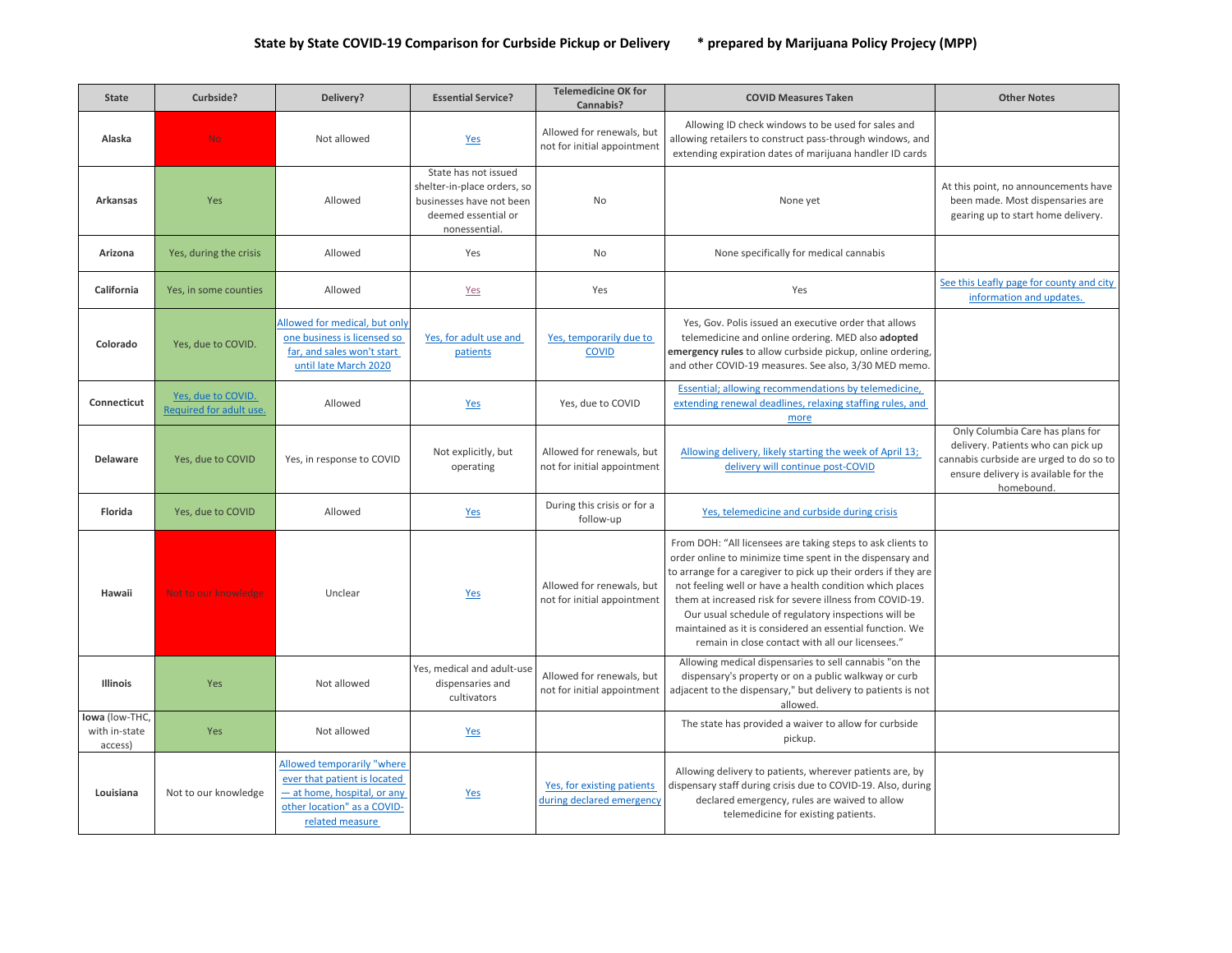| <b>State</b>      | Curbside?                               | Delivery?                                                                                 | <b>Essential Service?</b>                      | <b>Telemedicine OK for</b><br>Cannabis?                                  | <b>COVID Measures Taken</b>                                                                                                                                                                                                                                                                                                                                                                                                                                                                                                                                                                                                                                                                                                                        | <b>Other Notes</b>                                                                                                                                                               |
|-------------------|-----------------------------------------|-------------------------------------------------------------------------------------------|------------------------------------------------|--------------------------------------------------------------------------|----------------------------------------------------------------------------------------------------------------------------------------------------------------------------------------------------------------------------------------------------------------------------------------------------------------------------------------------------------------------------------------------------------------------------------------------------------------------------------------------------------------------------------------------------------------------------------------------------------------------------------------------------------------------------------------------------------------------------------------------------|----------------------------------------------------------------------------------------------------------------------------------------------------------------------------------|
| Maine             | Yes, due to COVID                       | Allowed                                                                                   | Yes                                            | Yes                                                                      | Regulators issued guidance on social distancing, including<br>regarding signage, disinfecting, hours for seniors, and<br>limiting the number of people allowed in stores. Expired ID<br>cards may be accepted.                                                                                                                                                                                                                                                                                                                                                                                                                                                                                                                                     | The opening of adult-use stores in<br>Maine - which was expected in June -<br>may be delayed even further due to the<br>virus.                                                   |
| Maryland          | Yes                                     | Allowed                                                                                   | Yes                                            | Allowing for renewals in<br>light of COVID-19                            | The MMCC has implemented the following measures:<br>. Telehealth for written certification renewal<br>• Suspension of signature and attestation requirements to<br>limit patient exposure<br>. Extension of agent registrations set to expire until 30<br>days after the state of emergency is terminated<br>· Onsite delivery<br>. Ensure cannabis businesses throughout the supply chain<br>are able to stay open and operational<br>. Home delivery is permitted under COMAR 10.62.30.<br>In addition, MMCC staff are currently processing all<br>registration renewals promptly, with no disruption in our<br>activities. If this were to change, the MMCC commission<br>members would re-evaluate the need to extend patient<br>registrations |                                                                                                                                                                                  |
|                   | Massachusetts   Yes, as a COVID measure | Allowed                                                                                   | Medical, yes. Adult-use<br>must close.         | Yes, for renewals; also as a<br><b>COVID measure for new</b><br>patients | Medical dispensaries that deliver were advised to consider<br>enlarging the areas they service and to encourage patients<br>to place larger individual orders.                                                                                                                                                                                                                                                                                                                                                                                                                                                                                                                                                                                     | See this article for more information.                                                                                                                                           |
| Michigan          | Yes, as a COVID-19<br>measure           | Allowed                                                                                   | Yes                                            | Allowed for renewals, but<br>not for initial appointment                 | The governor signed an executive order that permits all<br>licensed marijuana retailers to provide home delivery and<br>curbside pickup of products. Previously, retailers had to be<br>licensed for delivery, and sales had to be conducted inside<br>the store.                                                                                                                                                                                                                                                                                                                                                                                                                                                                                  | Michigan regulators sent a bulletin<br>about steps in response to the<br>coronavirus outbreak, including the<br>allowance of marijuana curbside pickup<br>and delivery services. |
| <b>Minnesota</b>  | Yes, due to COVID                       | Not allowed, but temporary<br>caregivers are allowed and<br>may service multiple patients | Yes                                            | Yes, due to COVID                                                        | Curbside, extended expiration date certifications, allowing<br>certification by telehealth, and allowing temporary<br>caregivers. Details here.                                                                                                                                                                                                                                                                                                                                                                                                                                                                                                                                                                                                    |                                                                                                                                                                                  |
| Missouri          | N/A, not open                           | No access                                                                                 | N/A, not open                                  | Yes                                                                      | N/A, not open                                                                                                                                                                                                                                                                                                                                                                                                                                                                                                                                                                                                                                                                                                                                      | No dispensaries open right now                                                                                                                                                   |
| Montana           | Yes                                     | Allowed in some localities                                                                | Yes                                            | Yes                                                                      | Yes, see this page for updates.                                                                                                                                                                                                                                                                                                                                                                                                                                                                                                                                                                                                                                                                                                                    |                                                                                                                                                                                  |
| Nevada            | No, only delivery                       | Yes, only delivery is allowed<br>during the crisis.                                       | Only delivery is allowed<br>during the crisis. | Yes                                                                      | Only delivery is allowed during the crisis.                                                                                                                                                                                                                                                                                                                                                                                                                                                                                                                                                                                                                                                                                                        |                                                                                                                                                                                  |
| New<br>Hampshire  | Yes, during crisis                      | Not allowed                                                                               | Yes                                            | Yes, during crisis<br>(previously allowed for<br>renewals)               | Curbside, waived fee for designated caregiver applications,<br>telehealth, encouraging pre-orders                                                                                                                                                                                                                                                                                                                                                                                                                                                                                                                                                                                                                                                  |                                                                                                                                                                                  |
| <b>New Jersey</b> | Yes, due to COVID                       | Not yet                                                                                   | Yes                                            | <b>No</b>                                                                | Curbside dispensing and consultations, reduced caregiver<br>fees, and expedited employee onboarding. Details here.                                                                                                                                                                                                                                                                                                                                                                                                                                                                                                                                                                                                                                 |                                                                                                                                                                                  |
| <b>New Mexico</b> | Yes, during crisis                      | Yes                                                                                       | Yes                                            | Allowed for renewals, but<br>not for initial appointment                 | Declared essential, allowed curbside, expanded ID cards for<br>90 days, suspended employee background checks.                                                                                                                                                                                                                                                                                                                                                                                                                                                                                                                                                                                                                                      |                                                                                                                                                                                  |
| <b>New York</b>   | Not to our knowledge                    | Allowed                                                                                   | Yes                                            | Yes                                                                      | Through April 16, DOH is permitting registered<br>organizations that have previous approval to deliver<br>medical marijuana to the homes of registered patients and<br>designated caregivers without written approval.                                                                                                                                                                                                                                                                                                                                                                                                                                                                                                                             |                                                                                                                                                                                  |